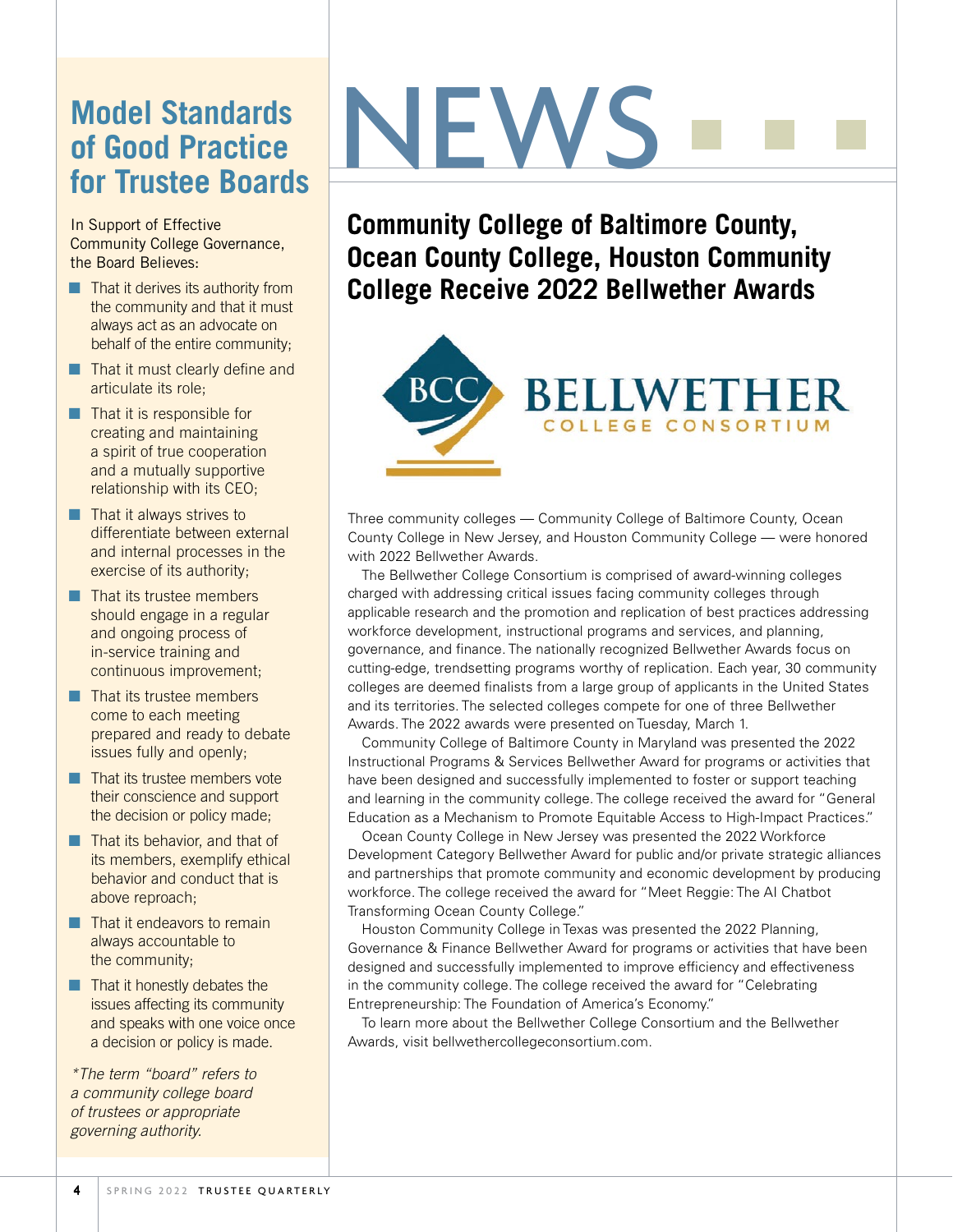#### **Rep. Richard Neal Honored for Bipartisan Service to Education, Bryce McKibben Receives Government Relations Award**



Rep. Richard Neal, second from left, with (from left) AACC Chair Richard Rhodes, Holyoke Community College President Christina Royal, ACCT Chair James Cooksey, ACCT President & CEO Jee Hang Lee.



Bryce McKibben, center, with (from left) Rhodes, Washington State Association of College Trustees Director Kim Tanaka, Cooksey, Lee.

The award is presented annually to a national leader or leadership team who have made extraordinary contributions to national public policies and resources that support education, training, and postsecondary learning.

In conjunction with the 2021 Community College National Legislative Summit, ACCT and the American Association of Community Colleges (AACC) recognized **Rep. Richard Neal**  (D-Mass.) with the 2022 National Education Service Award. The award is presented annually to a national leader or leadership team who have made extraordinary contributions to national public policies and resources that support education, training, and postsecondary learning. As chair of the House Ways and Means Committee, Neal was instrumental in the inclusion of the Tax-Free Pell Grant Act, which would prevent students from being taxed on the portion of their Pell award which exceeds tuition costs, in the Build Back Better Act passed by the House this fall. He was also instrumental in securing \$1.2 billion in funding

for a potential successor to the Trade Adjustment Assistance Community College Career Training Grants (TAACCT) in proposed legislation.

**Bryce McKibben**, senior director of policy and advocacy at the Hope Center and a former senior policy advisor for Sen. Patty Murray (D-Wash.) and ACCT staffer, was presented with the 2022 Government Relations Award. In his role supporting Murray on the Senate Health, Labor, Education and Pensions (HELP) Committee, McKibben played a key role in ensuring passage of key community college priorities such as Year-Round Pell, Second Chance Pell, and ensuring that community colleges received a fair formula for Higher Education Emergency Relief Fund (HEERF) funding.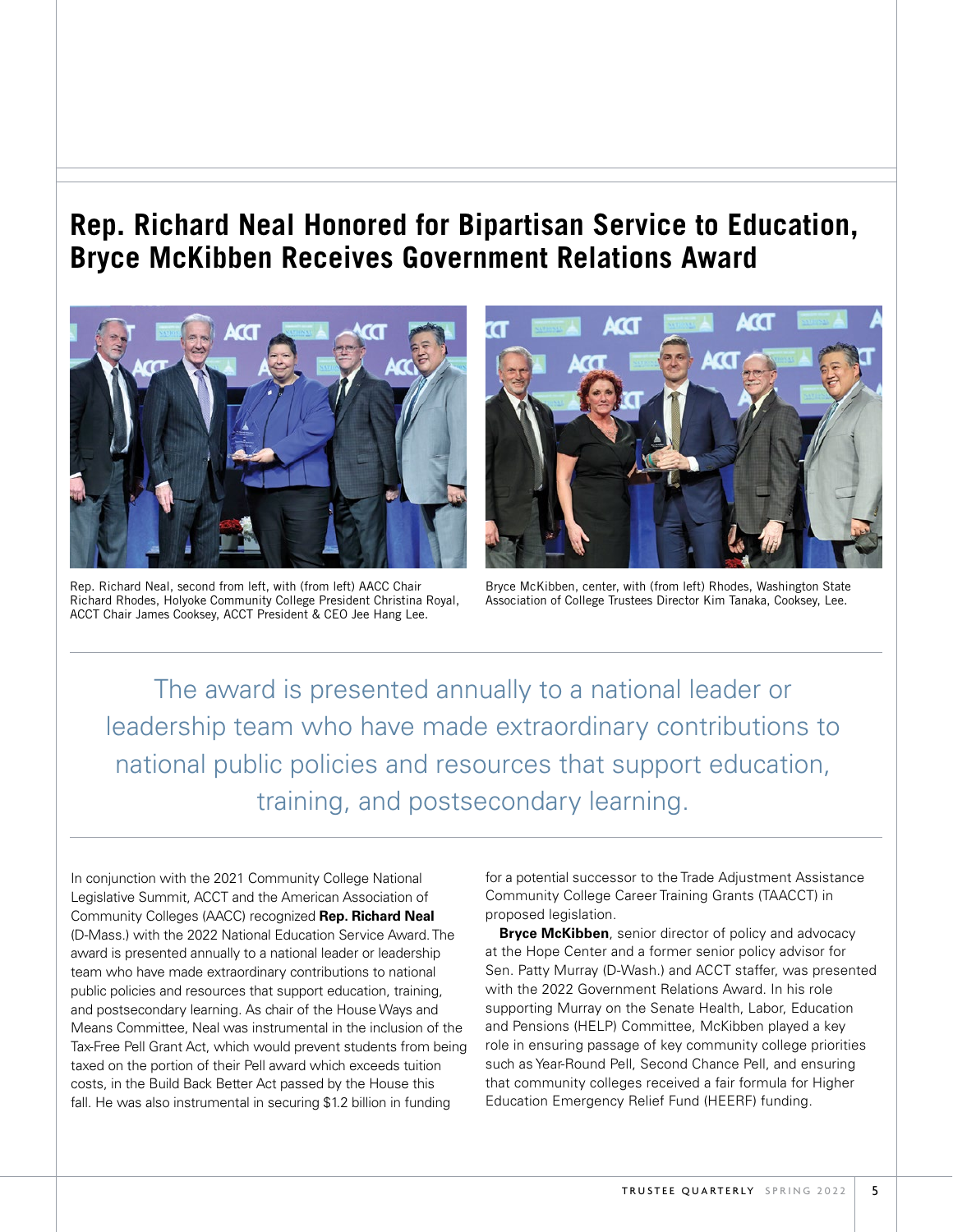#### **NEWS = = =**

#### New Governance Book from Community College President



DANIEL J. PHELAN

In *The Community Board 2.0: Covenant Governance*, Jackson

College CEO Daniel J. Phelan provides the THE COMMUNITY reader with a fresh and COLLEGE BOARD 2.0 comprehensive approach to both considering and implementing an

uncommon governance practice that emphasizes a lasting, effective, and a sustaining relationship between the board and president. This discussion encapsulates pre-hiring practices and principles regarding CEO selection, onboarding, various board membership constructions (both appointed and elected), and new dimensions of board governance that emphasize competition, agility, transparency, effectiveness, and new business models. The discussion also includes elements of policy and bylaw design, intentional governance design and development, committee structures and use, parliamentary procedures, meeting construction and effectiveness, CEO contracts and evaluation, board self-evaluation, generative thinking and planning, transparency, and addressing board and organizational challenges.

Given that transitioning to a new, enhanced, or blended governance model can be difficult, the book offers suggestions and guidance about how to move toward a more preferred, effective model. This component will include tools, such as a strategy canvas, and other processes to assist boards in addressing questions along the way, such as how and where to begin, how to evaluate the efficacy of the current model, and how to structure the transition process and the timing thereof.

Order online at rowman.com, Amazon, or other major booksellers.

*All proceeds from the sale of this book will be donated to Jackson College student scholarships.*

#### **New Podcast Episodes on Governance Fundamentals, Student Trustees, More**

"As a new trustee, I love your podcast and have learned so much from listening," reads a message we recently received. That's why we continue to create new episodes of *In the Know With ACCT*, building our library of over 100 episodes.

This season, we're excited to be featuring episodes about the fundamentals of good governance, in addition to other topical themes. Recent episodes include:

- Community College Student Trustees
- Secretary of Labor Marty Walsh Addresses Community College Leaders



- Improving the Lives of Entire Families: Meet ACCT Board Chair Judge James Cooksey
- Lumina Foundation's Million Dollar Community College Challenge
- Secretary of Education Miguel Cardona Addresses Community College Leaders
- 2022 Community College Legislative Summit Priorities with ACCT and AACC
- Helping Student Parents Succeed with Nicole Lynn Lewis of Generation Hope
- Get to Know Carrie Warick-Smith, ACCT's New Vice President of Public Policy
- Get to Know Jee Hang Lee, ACCT's New President and CEO
- And more

For listening options on your mobile device or computer, go to www.acct.org/podcast.

### MARK THESE DATES ON YOUR CALENDAR

- June 13: ACCT Awards Nominations Due
- June 15 18: Governance Leadership Institute: Hawaii
- August 4 6: Governance Leadership Institute for New Trustees: Washington, D.C.
- August 16: ACCT Leadership Congress Early Bird Registration Discount Ends
- October 3: ACCT Leadership Congress Hotel Reservation Deadline